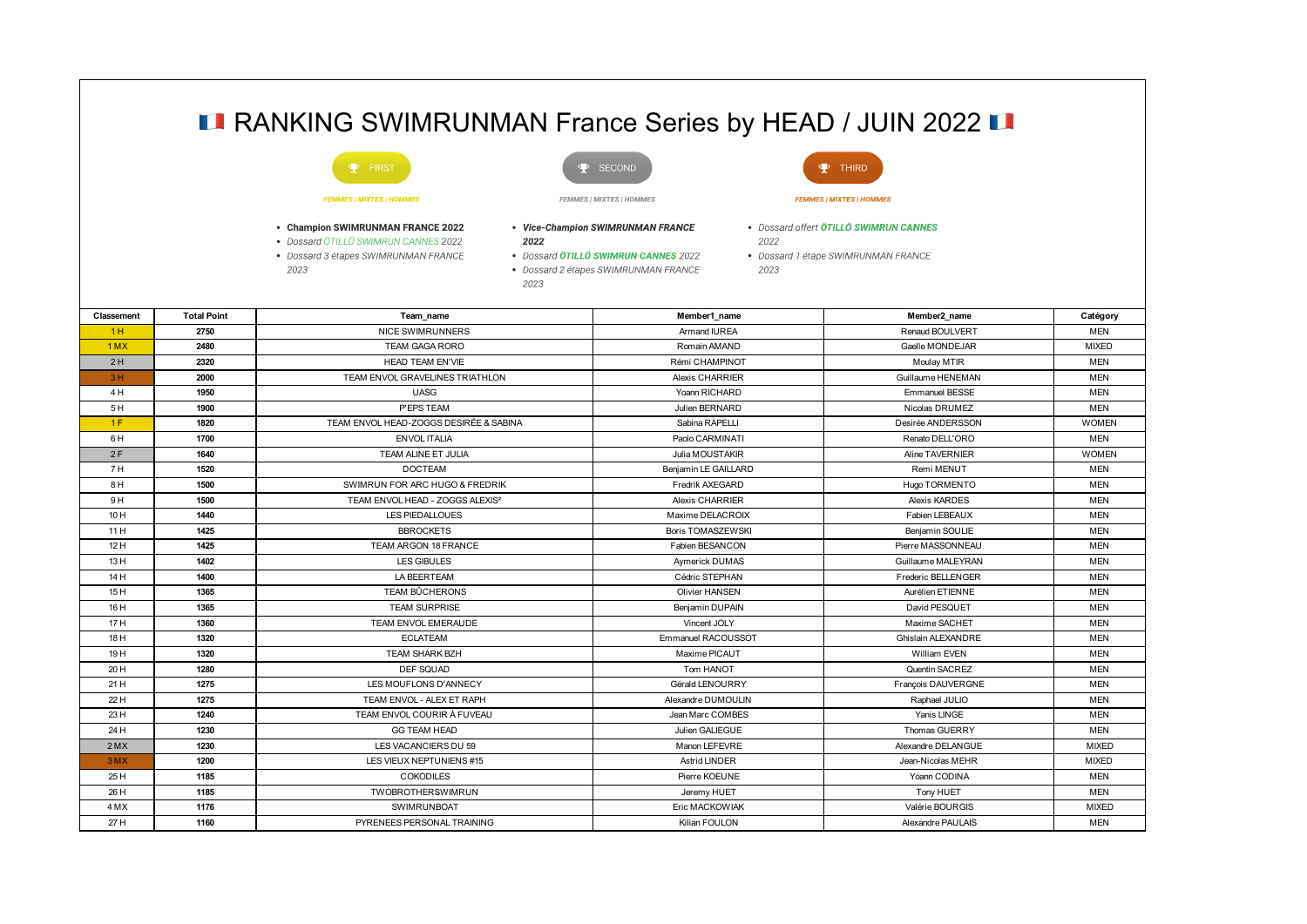| 28 H   | 1140 | FRENCHFIREMEN 8ONE                | Christophe MARRE       | Hugues JARRY                           | <b>MEN</b>   |
|--------|------|-----------------------------------|------------------------|----------------------------------------|--------------|
| 5 MX   | 1140 | <b>KRAAK ET SMAAK</b>             | Pierre SCHILLINGER     | Nicole SCHILLINGER                     | <b>MIXED</b> |
| 29 H   | 1120 | <b>TEAM FRANCK'S</b>              | <b>Franck PALEYRON</b> | Franck TOURNOUR                        | <b>MEN</b>   |
| 30 H   | 1110 | <b>GRAVITY RACE TEAM 2</b>        | Raphael RIEUMAL        | <b>Tristan LINDEPERG</b>               | <b>MEN</b>   |
| 3F     | 1110 | TEAM EUGÉNIE & SABINA             | Eugénie PLANE          | Sabina RAPELLI                         | <b>WOMEN</b> |
| 31 H   | 1080 | LOST IN THE TRAIL                 | Valere TARAVELLA       | Paul ROULLIN                           | <b>MEN</b>   |
| 6 MX   | 1080 | <b>JAMAIS SANS LA LONGE</b>       | Vincent DESORMIERE     | <b>Estelle KARGUL</b>                  | <b>MIXED</b> |
| 7 MX   | 1080 | WEPPES ENVOL NU SWIMRUN           | Angèle DUHEM           | Pierre-Louis SENECHAL                  | <b>MIXED</b> |
| 32 H   | 1050 | LAS PAPAYAS AHEAD                 | Romain TRADOTTI        | Paul PITHON                            | <b>MEN</b>   |
| 4 F    | 1050 | LES BELETTES 2.0                  | Morgane COCQ           | Marie TOMBELAINE                       | <b>WOMEN</b> |
| 8 MX   | 1040 | LAËTILÖ                           | Laurent NUSSWITZ       | Laëtitia VEILLET                       | <b>MIXED</b> |
| 33 H   | 1020 | ET POURQUOI PAS!                  | <b>Thibaut SALLES</b>  | Antoine, Jacques, Alexandre BERTOLOTTI | <b>MEN</b>   |
| 34 H   | 1020 | <b>RM 59</b>                      | Maxime HARZIG          | <b>Richard BREBION</b>                 | <b>MEN</b>   |
| 35 H   | 1000 | LES LOUTRES DU SALAGOU            | Arnaud FRICARD         | Pierre MARIS                           | <b>MEN</b>   |
| 36 H   | 1000 | TOM ET JB                         | Jean-Baptiste LAUDET   | Thomas HUSTACHE                        | <b>MEN</b>   |
| 9 MX   | 1000 | <b>ARK SWIMRUN</b>                | Eugénie PLANE          | Matthieu POULLAIN                      | <b>MIXED</b> |
| 10 MX  | 990  | LA TEAM-CULTURESUD                | Sebastien ETCHEPARE    | Christelle ETCHEPARE-LABAT             | <b>MIXED</b> |
| 37 H   | 968  | EFFERVESCENC'MAN                  | Romain JAEGER          | Thomas GUYOT                           | <b>MEN</b>   |
| 38 H   | 960  | <b>BRAGAWELL</b>                  | Mathieu MORLET         | Olivier BRAGARD                        | <b>MEN</b>   |
| 39 H   | 960  | LES DÉRAILLÉS                     | Nicolas DELECOUR       | Claude RICHEBOURG                      | <b>MEN</b>   |
| 40 H   | 950  | <b>CHIPOOLDALES</b>               | Quentin WOJTECKI       | Lilian TRETOUT                         | <b>MEN</b>   |
| 41 H   | 950  | SWIMRUN LLORET TEAM HEAD          | Joan BERNAT PANE       | Ignasi GIRONES PUJADAS                 | <b>MEN</b>   |
| 5F     | 948  | <b>BBRT GIRLS</b>                 | Sophie DROFIAK         | Valérie LEROY                          | <b>WOMEN</b> |
| 42 H   | 936  | <b>EASY-PEASY</b>                 | <b>Charles PAREYDT</b> | Malik BAH                              | <b>MEN</b>   |
| 43 H   | 930  | LES LIONS CHATELLERAUDAIS         | <b>Baptiste GOETZ</b>  | Mathieu TROUVE                         | <b>MEN</b>   |
| 44 H   | 930  | TEAM ENVOL - PILS & BENOIT        | <b>Benoit CHARRIER</b> | Pierre-Julien MICHEL                   | <b>MEN</b>   |
| 45 H   | 910  | LES PHÉNIX DU GÉNIE               | Frédéric MARQUE        | Julien GALLOU                          | <b>MEN</b>   |
| 46 H   | 910  | TEAM 2 BE FREE 81                 | Vincent LOUCHAERT      | Laurent PUYAL                          | <b>MEN</b>   |
| 47 H   | 900  | LES CHALLENGERS SAINT PAULOIS     | Laurent VERGEZ         | Fabrice RICHAUD                        | <b>MEN</b>   |
| 11 M X | 880  | <b>JOMATO</b>                     | Thomas DEFFAINS        | Johanne LAIZEAU                        | <b>MIXED</b> |
| 6 F    | 880  | LES BELETTES TEAM HEAD            | Sabrina MAURETTE       | Marie TOMBELAINE                       | <b>WOMEN</b> |
| 12 MX  | 872  | <b>TEAM SQUALE SR34</b>           | Oceane BERTIN          | Michael BERTIN                         | <b>MIXED</b> |
| 48 H   | 870  | GORGES DE LA JUNGLE               | Charles GINOT          | Maxime PAUTET                          | <b>MEN</b>   |
| 49 H   | 870  | TAC'O'TAC                         | Guillaume SAINT-MACARY | Maxime THESMAR                         | <b>MEN</b>   |
| 50 H   | 850  | LES CLÉS À MOLETTE                | Yannick CHATELAIN      | Thomas RAFFIN                          | <b>MEN</b>   |
| 13 M X | 850  | <b>TEAM GUILLAMET</b>             | Céline GUILLAMET       | <b>Olivier GUILLAMET</b>               | <b>MIXED</b> |
| 51 H   | 840  | LES CRAPAUDS MOUILLÉS             | Arnaud GODART          | <b>Florian MORIN</b>                   | <b>MEN</b>   |
| 52 H   | 820  | LES VETERANS DU TCC               | Nicolas GASNIER        | Sylvain ANTOINE                        | <b>MEN</b>   |
| 14 MX  | 820  | SWIMRUN THE RIVIERA               | Alexandre BERMOND      | Kate BERMOND                           | <b>MIXED</b> |
| 15 M X | 810  | <b>DERNIER MOMENT</b>             | Catherine FORGEOIS     | Patrick FORGEOIS                       | <b>MIXED</b> |
| 16 MX  | 810  | ELLE'EAU&ARN'EAU                  | Arnaud DEGIOANNI       | Elodie CHAIFFRE                        | <b>MIXED</b> |
| 53 H   | 790  | A POILS!!!                        | Lionel MAROUBY         | Ludovic RAMBAUD                        | <b>MEN</b>   |
| 54 H   | 790  | A POILS!!!                        | Ludovic RAMBAUD        | Lionel MAROUBY                         | <b>MEN</b>   |
| 55 H   | 790  | <b>GLI STRONZI DI VILLAFRANCA</b> | Thierry ELLENA         | Benjamin DE OLIVIERA                   | <b>MEN</b>   |
| 56 H   | 780  | PIGNE D'AROLLA                    | Jonathan MOULIN        | Dimitri SARAFINOF                      | <b>MEN</b>   |
| 17 MX  | 780  | SWIMRUN CÔTE D'AZUR - HEAD        | Annabelle DIETRE       | Christophe CHARPENTIER                 | <b>MIXED</b> |
| 57 H   | 760  | EA AUBUSSON TRIATHLON             | David BARRAUD          | Jonathan COURAUD                       | <b>MEN</b>   |
| 58 H   | 760  | LES FRANGINS                      | Mathieu MICHNIEWSKI    | Virgile MICHNIEWSKI                    | <b>MEN</b>   |
| 59 H   | 750  | LES TROLL DE SWIMRUN              | Yannis GRITTI          | Raphael GARNIER                        | <b>MEN</b>   |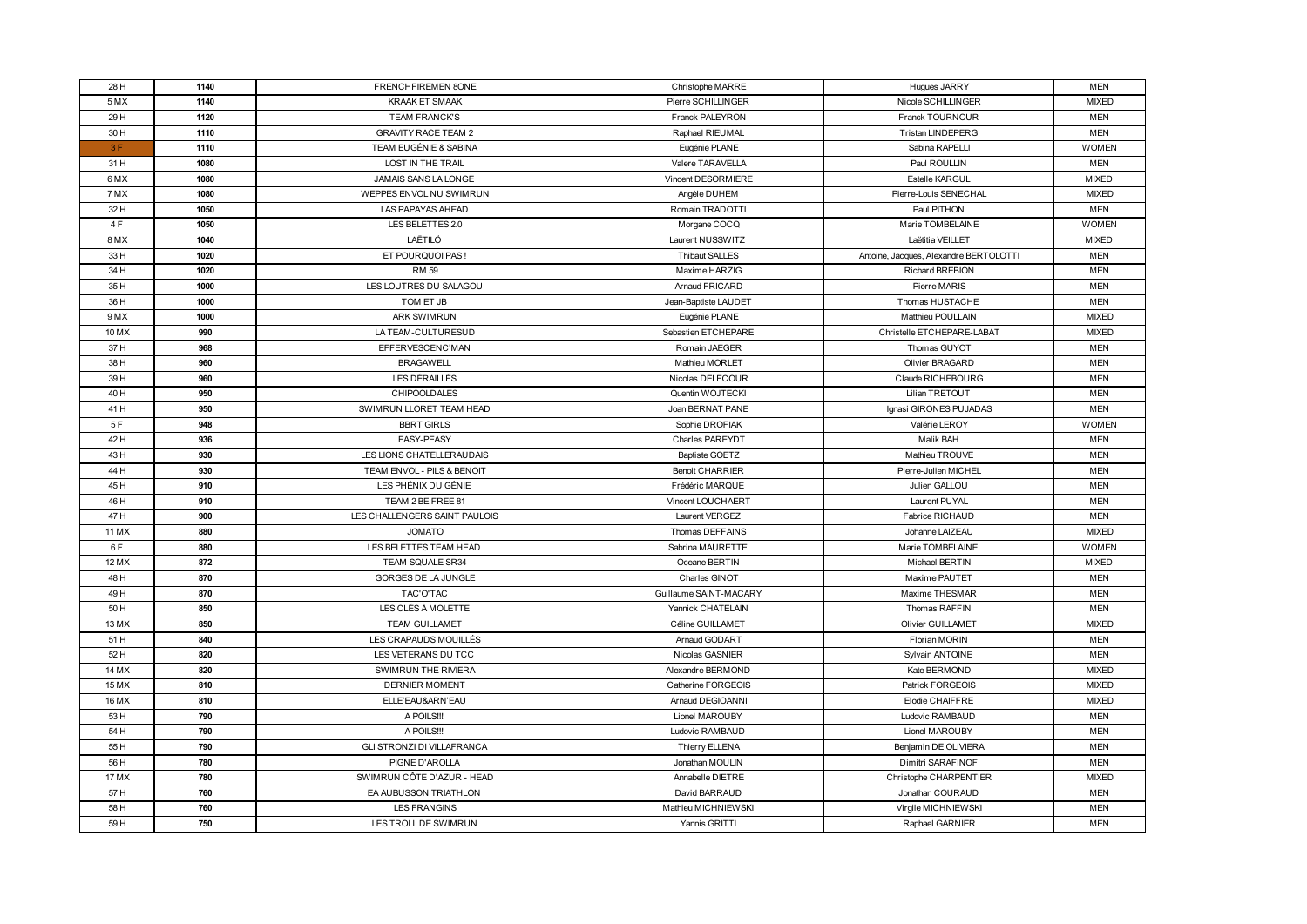| 60 H           | 750        | TEAM ALLSWIMRUN.COM             | Manuel BERTHELOT                  | Yoann GARZON                               | <b>MEN</b>                   |
|----------------|------------|---------------------------------|-----------------------------------|--------------------------------------------|------------------------------|
| 61 H           | 740        | LES LIONS CHÂTELLERAUDAIS 2     | Manuel ARMAND                     | Olivier FOUGERE                            | <b>MEN</b>                   |
| 18 M X         | 740        | LES RÂLEURS DU RMA              | Lucas GENOT                       | Pauline MONIERE                            | <b>MIXED</b>                 |
| 62 H           | 726        | <b>ANILLE BRAYE</b>             | Luc RICHARD                       | David BENARD                               | <b>MEN</b>                   |
| 63 H           | 726        | SVEN AND BJORN LIMOUZI SWIMRUN  | Christophe DOUMEIX                | Hugues VAN HILLE                           | <b>MEN</b>                   |
| 19 MX          | 720        | TETE DE MAURES                  | Emily COMYN                       | Frederic BERGON                            | <b>MIXED</b>                 |
| 64 H           | 702        | <b>ALLO</b>                     | Loick ALAIN                       | Alexis ALAIN                               | <b>MEN</b>                   |
| 65 H           | 702        | <b>BURGOND PRIDE</b>            | Christophe GUENIOT                | Franck BOCCARD                             | <b>MEN</b>                   |
| 66 H           | 700        | TEAM PAIX DIEU                  | Olivier DE SAINT FUSCIEN          | Antonin GRATTEAU                           | <b>MEN</b>                   |
| 20 MX          | 700        | LES TRACTEURS TIMO              | Morgane LE BERRE                  | Tim KESTENS                                | <b>MIXED</b>                 |
| 67 H           | 680        | <b>LES SAUVAGES</b>             | Gaetan RABILLER                   | Thomas BEURIO                              | <b>MEN</b>                   |
| 68 H           | 680        | SARREGUEMINES TRIATHLON CLUB    | Joel KESSLER                      | Julien GABRIEL                             | <b>MEN</b>                   |
| 69 H           | 678        | <b>LEROOY</b>                   | Renaud LEROOY                     | Yann LEROOY                                | <b>MEN</b>                   |
| 70 H           | 678        | TEAM ENDURANCE SHOP 13          | Grégory NAMER                     | Nicolas GOUTTEVIN                          | <b>MEN</b>                   |
| 21 MX          | 660        | <b>FABRICE ET MARIE</b>         | Fabrice MAGNE                     | Marie-Elise ORSEL                          | <b>MIXED</b>                 |
| 71 H           | 654        | D&D                             | Dylan NIZAN                       | Dorian PILLET                              | <b>MEN</b>                   |
| 72 H           | 654        | PULLBOYZ                        | <b>Benoit BOUCHARD</b>            | Christophe MENOURY                         | <b>MEN</b>                   |
| 73 H           | 640        | <b>JOEBARSWIM</b>               | Maxime ROUZEYROL                  | <b>Vincent VINEL</b>                       | <b>MEN</b>                   |
| 74 H           | 640        | LES COUSINES                    | Florent LE PAPE                   | David FUENTE                               | <b>MEN</b>                   |
| 75 H           | 630        | LES TRITONS FLINGUEURS          | Julien THOMAS-GREMIAUX            | Stéphane BOUSSEAU                          | <b>MEN</b>                   |
| 76 H           | 620        | ASPTT NICE COTE D'AZUR          | Alexandre LEVEQUE                 | Vincent ROSSO                              | <b>MEN</b>                   |
| 77 H           | 620        | LES SALAMANDRES ANGEVINES       | Erwann HAMON                      | <b>Willy AUMOND</b>                        | <b>MEN</b>                   |
| 78 H           | 606        | <b>DIJON SINGLETRACK</b>        | Mathieu GREMEAUX BADER            | Gérald LENOURRY                            | <b>MEN</b>                   |
| 22 MX          | 606        | NOGENT TRIATHLON                | Velia VOLLAND                     | Antoine PHILIPPE                           | <b>MIXED</b>                 |
| 79 H           | 600        | <b>EPS 87</b>                   | Gaëtan LABARDE                    | Julien CHENE                               | <b>MEN</b>                   |
| 80 H           | 600        | TEAM100                         | Yann GILLET                       | Stephane HERNIOU                           | <b>MEN</b>                   |
| 81 H           | 582        | CHRISTOPHE ET FABRICE           | Christophe DEHARBE                | Fabrice TINAT                              | <b>MEN</b>                   |
| 23 MX          | 582        | LES FOUS DE BASSAN DU FAR OUEST | Matthieu KERLEROUX                | Carine PION                                | <b>MIXED</b>                 |
| 82 H           | 580        | <b>CAEN TRIATHLON</b>           | Charly LEROUX                     | Mathieu MARCHAIS                           | <b>MEN</b>                   |
| 24 MX          | 580        | TEAM MAUVISSEAU                 | Marc MAUVISSEAU                   | Camille MAUVISSEAU                         | <b>MIXED</b>                 |
| 83 H           | 560        | LES BARAQUES À FRITES!          | Xavier MORELLE                    | Thomas VANHERSECKE                         | <b>MEN</b>                   |
| 7 F            | 560        | TU SWIM JE RUN                  | Doriane GUILLAUMIE                | Veronique CLERGEAUD                        | <b>WOMEN</b>                 |
| 84 H           | 558        | <b>OLIDID</b>                   | Didier ANMELLA                    | Olivier JOUVEN                             | <b>MEN</b>                   |
| 85 H           | 558        | STARSKY ET HUTCH                | <b>Benoit VERVAET</b>             | Nicolas BOCCHECIAMPE                       | <b>MEN</b>                   |
| 86 H           | 540        | ROK ET RIK                      | Roch HERAUD                       | Eric MAINAUD                               | <b>MEN</b>                   |
| 25 MX          | 540        | <b>LES FONDEURS RMA</b>         | Geoffray ALBALATE                 | Djedjiga KACHENOURA<br>Ludovic DE LAUZANNE | <b>MIXED</b>                 |
| 87 H<br>88 H   | 534<br>534 | LES RAFALES<br>VERTOUMEN        | Albin DEFERT<br>Cedric HY         | Fabien COFFIN                              | <b>MEN</b><br><b>MEN</b>     |
|                |            |                                 |                                   |                                            |                              |
| 26 MX<br>27 MX | 528<br>520 | LES MI-CUITS<br>LES BIGOURDANES | Joris GENEVOIS<br>Stephanie DECAP | Chloé PINCEBOURDE<br>Patrick PERRIN        | <b>MIXED</b><br><b>MIXED</b> |
| 8F             | 520        | <b>LES CRAZY FROGS</b>          |                                   | Charlene DAVIGNON                          | <b>WOMEN</b>                 |
|                | 516        | L'ENCLUME ET L'ESCARGOT         | Laetitia VERNOST                  | Kevin CANTECORP                            | <b>MEN</b>                   |
| 89 H<br>90 H   | 500        | <b>TEAM RICARD34</b>            | Raphael GUILLAUD<br>Jeremy SANSA  | Fabrice VALETTE                            | <b>MEN</b>                   |
|                | 500        | LES BIBOUS                      | Clément GUILLOT                   | Coraline MENINGAND                         | <b>MIXED</b>                 |
| 28 MX          | 500        | <b>TEAM MAYO</b>                | Manon FOURNIER                    | Yolan SORDELET                             | <b>MIXED</b>                 |
| 29 MX          | 498        | JURA EAU LIBRE                  | Estelle CUENOT                    | Denis BESSARD                              | <b>MIXED</b>                 |
| 30 MX          |            |                                 |                                   |                                            |                              |
| 31 MX          | 484        | DIABOLO ET SATANAS              | Cathy GOUESSE                     | Christian GOUESSE                          | <b>MIXED</b>                 |
| 32 MX          | 484        | LES MORFALOUS                   | Elsa BLONDEAU                     | <b>Florian TAVERNIER</b>                   | <b>MIXED</b>                 |
| 91 H           | 480        | JETZT GEHT'S LOS                | Pierre-Julien WACEK               | Damien ANTONI                              | MEN                          |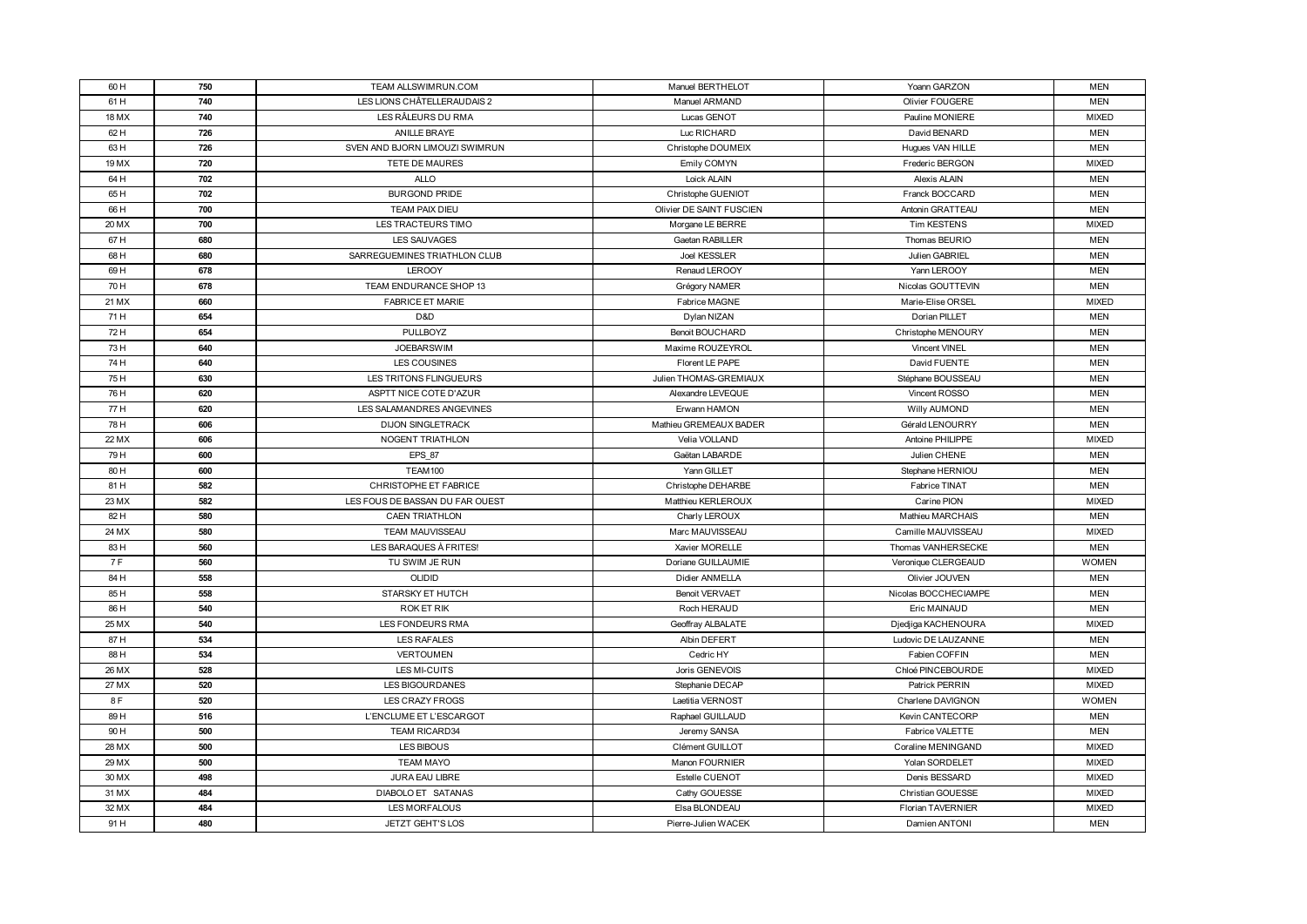| 33 MX          | 480        | TEAM ENVOL LEMONS                                 | Malika BAPST                        | Michaël MONTORO                  | <b>MIXED</b>               |
|----------------|------------|---------------------------------------------------|-------------------------------------|----------------------------------|----------------------------|
| 34 MX          | 475        | LA KARM'ELITE                                     | Vanessa AMAR                        | Sylvain VAUKAN                   | <b>MIXED</b>               |
| 92 H           | 468        | <b>BEER TEAM</b>                                  | Quentin BOIDIN                      | Grainville THEOS                 | <b>MEN</b>                 |
| 93 H           | 468        | BZH BERTRAND ZÉ HERVÉ                             | <b>Bertrand MAILLARD</b>            | Hervé MAILLARD                   | <b>MEN</b>                 |
| 94 H           | 462        | PATETCHARFY                                       | Charles Philippe HOULBERT           | Patrice AUMONT                   | <b>MEN</b>                 |
| 9F             | 462        | LES SAUVETEUSES                                   | Estelle BRUGUIER                    | Auriane BOURGUIGNON              | <b>WOMEN</b>               |
| 35 MX          | 455        | <b>ENGAGEMENT</b>                                 | Denisa TOMOVA                       | <b>Richard AERNOUT</b>           | <b>MIXED</b>               |
| 36 MX          | 452        | TEAM ENVOL POLAND FRANCE OBOZYBIEGOWE.PL          | Agnieszka KRUSZEWSKA-SENK           | Aleksander SENK                  | <b>MIXED</b>               |
| 37 MX          | 452        | TITI ET GROS MINET                                | Aurélien VAULT-DESCHAMPS            | Jennifer PERREUX                 | <b>MIXED</b>               |
| 95 H           | 444        | LES DADDY COULENT                                 | <b>Benoist CAPON</b>                | Sebastien FAURE                  | <b>MEN</b>                 |
| 96 H           | 444        | LES FOULÉES                                       | Jean-Francois BRIERE                | Eric LAROCHE                     | <b>MEN</b>                 |
| 97 H           | 440        | LES RAIDEURS CERVICALES                           | <b>Edouard FONTAINE</b>             | Jérémie GAILLARD                 | <b>MEN</b>                 |
| 98 H           | 436        | LES BRUNOS                                        | <b>Bruno FAUVEL</b>                 | Bruno PERDOUX                    | <b>MEN</b>                 |
| 38 MX          | 436        | <b>TEAM LAICA</b>                                 | Lia BASTIANELLI                     | Frederic ALCALDE                 | <b>MIXED</b>               |
| 99 H           | 432        | <b>LORETEAM</b>                                   | <b>Tristan LORET</b>                | Nicolas LORET                    | <b>MEN</b>                 |
| 100 H          | 426        | AIX SAVOIE TRIATHLON                              | Jean Marc MEURVILLE                 | Christophe BLEANDONU             | <b>MEN</b>                 |
| 101 H          | 426        | <b>LES FENNECS</b>                                | Mathias ALLARD                      | Julien SERRES                    | <b>MEN</b>                 |
| 102 H          | 425        | TEAM BOURDEAU BOYS                                | Geoffrey MARTIN                     | Jerome FRANC                     | <b>MEN</b>                 |
| 39 MX          | 420        | LES FOUFOLLES                                     | Erwan BELBEOCH                      | Sabrina LEMAIRE                  | <b>MIXED</b>               |
| 10 F           | 420        | LES SOEURS CELLIER                                | Cassandre CELLIER                   | Apolline CELLIER                 | <b>WOMEN</b>               |
| 40 MX          | 410        | BEAUVIVRE-DRIGEARDHEAD                            | Johann BEAUVIVRE                    | <b>Manon DRIGEARD</b>            | <b>MIXED</b>               |
| 103 H          | 408        | <b>DELEGLISE IMMOBILIER</b>                       | Stephane DELEGLISE                  | <b>Gilles CONQUERET</b>          | <b>MEN</b>                 |
| 104 H          | 408        | TEAM DU PÉROU                                     | Damien LONGET                       | <b>Bertrand KLEIN</b>            | <b>MEN</b>                 |
| 105 H          | 404        | LES POISSONS VOLANTS                              | Erwan PAYET                         | Pierre BELARBRE                  | <b>MEN</b>                 |
| 41 MX          | 404        | <b>LES FOUKSOL</b>                                | Ugo SOLIGNAC                        | Chloé FOUQUESOLLE                | <b>MIXED</b>               |
| 42 MX          | 395        | C'CHARTRES MÉTROPOLE TRIATHLON                    | Ludivine AUVRAY                     | Arnaud AUVRAY                    | <b>MIXED</b>               |
| 106 H          | 390        | <b>SIREN ARMY</b>                                 | Benoit RIO                          | <b>Bastien DELACROIX</b>         | <b>MEN</b>                 |
| 11F            | 388        | VAS-Y-SIX-BIÈRES AOUUUHHHH                        | Celine PARIS                        | Kathlyne LAVIS                   | <b>WOMEN</b>               |
| 12F            | 388        | <b>LOCKY'S GIRL</b>                               | Olivia FEYDEL                       | Rouve LISA                       | <b>WOMEN</b>               |
| 43 MX          | 380        | <b>DUDUGIVRE</b>                                  | Melisande DUVILLIER                 | Thomas GIVRE                     | <b>MIXED</b>               |
| 107 H          | 372        | LA FESSE DU VENTOUX                               | Maxime DECOEYERE                    | <b>Baptiste POLY</b>             | <b>MEN</b>                 |
| 108 H          | 372        | LES EXPATRIÉS                                     | Grégoire GERARD                     | Jean Christophe GOUDOUNEIX       | <b>MEN</b>                 |
| 13 F           | 372        | TEAM HEAD & SHOULDERS                             | Camille GENEVOIS                    | Laurence GENEVOIS                | <b>WOMEN</b>               |
| 109 H          | 370        | LES BONHOMMES                                     | Damien LAMBERT                      | Ludovic CHEVALIER                | <b>MEN</b>                 |
| 110 H          | 360        | TEAM MASTER TRI 24                                | J Paul MOULIN                       | Olivier BOUCHERY                 | <b>MEN</b>                 |
| 111 H          | 356        | RIDE OR DIE                                       | Mattieu TROUVE                      | Jonathan CATON                   | <b>MEN</b>                 |
| 44 MX          | 356        | WISSOUS1                                          | Christophe REVOL                    | Pauline REVOL                    | <b>MIXED</b>               |
| 112 H          | 354        | SWIMRUN FOR ARC CAMILLE & STÉPHANE                | Camille LACOURT                     | Stéphane BOUGOUIN                | <b>MEN</b>                 |
| 45 MX          | 354        | KIYA<br><b>KIYA</b>                               | Kim DESSOULLES                      | Yannick GUILLOU                  | <b>MIXED</b>               |
| 46 MX          | 354        |                                                   | Yannick GUILLOU                     | Kim DESSOULLES                   | <b>MIXED</b>               |
| 47 MX          | 350        | LES LOCHOIS                                       | Camille TOTI                        | <b>Florent DUMAS</b>             | <b>MIXED</b>               |
| 113 H<br>48 MX | 344<br>344 | LES SWIMRUNNERS TOULONNAIS<br>LA ROSE ET L'ARMURE | Sébastien ESTIENNE                  | Kévin STEPIEN<br>Franck DESCHODT | <b>MEN</b><br><b>MIXED</b> |
| 114 H          | 342        | LES IMPROBABLES                                   | Marylène ENEE                       | Julien SUAU                      | <b>MEN</b>                 |
|                |            |                                                   | Marc BLANQUET                       |                                  |                            |
| 49 MX<br>115 H | 342<br>340 | <b>XCHALLENGERS</b><br><b>GENTILS GOUJATS</b>     | Bérangère BUSSON<br>Arnaud DELPEUCH | Jérémy ESCAFFRE                  | <b>MIXED</b><br><b>MEN</b> |
|                |            |                                                   |                                     | Philippe DIMON                   |                            |
| 116 H          | 332        | <b>GROSSEREPRISE</b>                              | François CHAIZY                     | Jérôme SIMON                     | <b>MEN</b>                 |
| 117 H          | 332        | START-TODAY FRANCE TTR                            | Nicolas D'HARVENG                   | Jonathan COLON                   | <b>MEN</b>                 |
| 118 H          | 330        | LES SWIMRUNNERS DU GRAND OUEST                    | Laurent LE SAOUT                    | Thierry BARRE                    | <b>MEN</b>                 |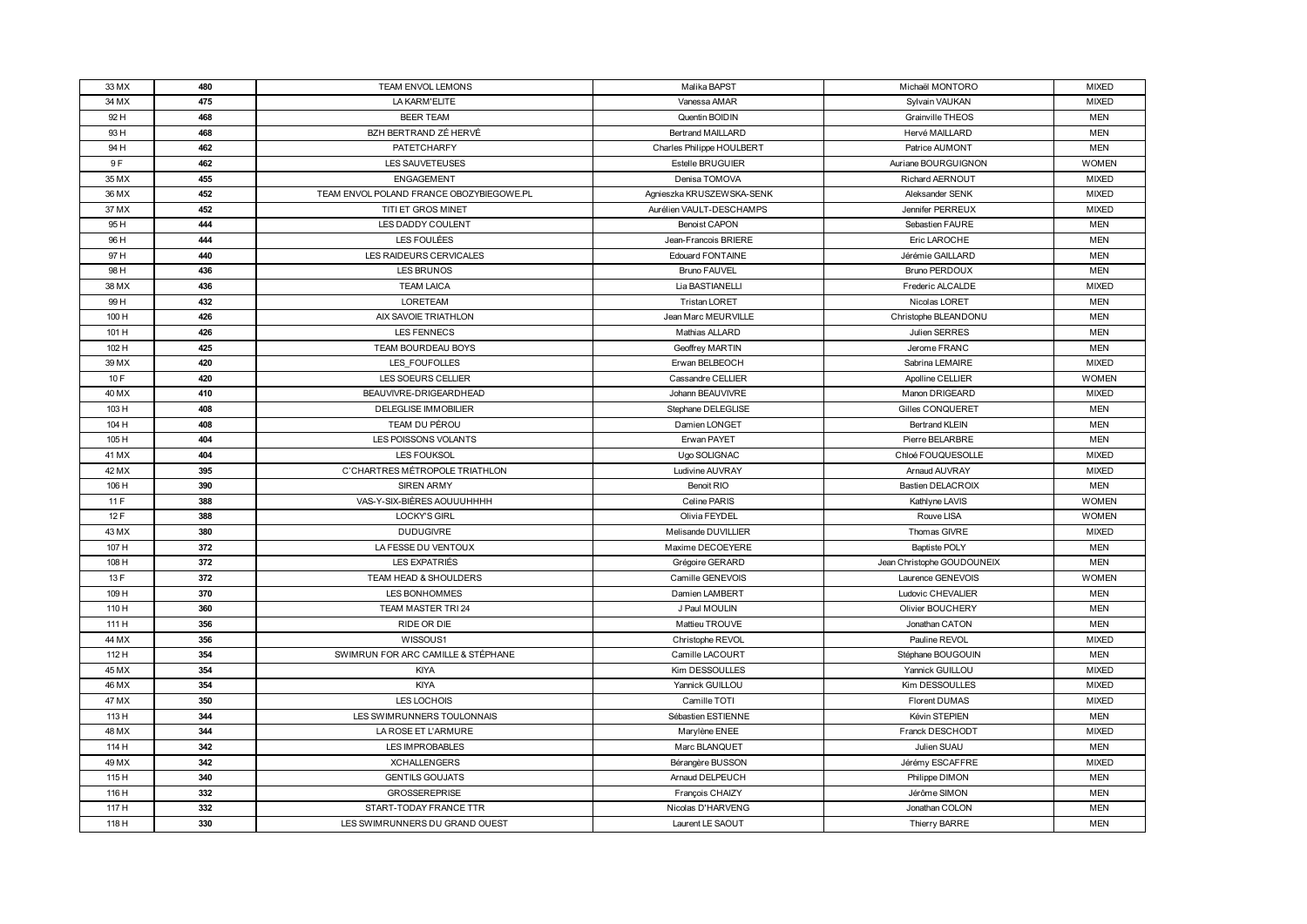| 119 H  | 330 | PARRAINS D'EAU DOUCE          | <b>Bruno LOPEZ</b>      | Jérôme CUVILLIER          | <b>MEN</b>   |
|--------|-----|-------------------------------|-------------------------|---------------------------|--------------|
| 120 H  | 330 | <b>JOBI JOBAM</b>             | Jonathan PELLERAY       | Nicolas GASTINEAU         | <b>MEN</b>   |
| 121 H  | 320 | <b>GLOBAL GAS RUNNERS</b>     | Carlos MARCOS           | Ramon MARCOS              | <b>MEN</b>   |
| 122 H  | 320 | <b>TERRACOL</b>               | Maxime TERRACOL         | Philippe TERRACOL         | <b>MEN</b>   |
| 123 H  | 318 | SWIMRUN FOR ARC ADAM & DORIAN | Dorian LOUVET           | Adam LEMIERE-MAC DOUGLAS  | <b>MEN</b>   |
| 14 F   | 318 | TEAM TÖULÖUSE                 | Jessy HAMEL             | Sandrine BOUVIER          | <b>WOMEN</b> |
| 50 MX  | 310 | M&E                           | Elise DUMAS             | Maxime CRABE              | <b>MIXED</b> |
| 124 H  | 308 | JOHNSON BROTHERS              | Lewis JOHNSON           | Simon JOHNSON             | <b>MEN</b>   |
| 51 MX  | 308 | PASSION RÉCHAUD               | Romain ETIENNE          | Nicolas LEPITRE           | <b>MIXED</b> |
| 52 MX  | 306 | DIDINE ET DODO                | Amandine PRAT           | Eric DOHIN                | <b>MIXED</b> |
| 53 M X | 306 | <b>SWIMCANARDS</b>            | Martine LATGER          | Pascal AUSINA             | <b>MIXED</b> |
| 15F    | 300 | MUMU ET LN                    | Hélène DURAN            | Muriel CECCONELLO         | <b>WOMEN</b> |
| 125 H  | 296 | LES FRAPPÉS                   | Mathieu AFSHARIAN       | Erwan VAUX                | <b>MEN</b>   |
| 54 MX  | 296 | <b>MIKELO</b>                 | Élodie COLLET           | Mickael LAHOREAU          | <b>MIXED</b> |
| 55 MX  | 296 | <b>MIKELO</b>                 | Mickael LAHOREAU        | Élodie COLLET             | <b>MIXED</b> |
| 126 H  | 294 | <b>ROBOCOQS</b>               | Aurélien COQ            | Flavie WOQ                | <b>MEN</b>   |
| 127 H  | 294 | <b>MTC MIGENNES</b>           | David MALLARD           | Michael ZIMMERMANN        | <b>MEN</b>   |
| 16F    | 290 | LOJUMY                        | Caroline QUESLIER       | Perrine GUILLEMOT         | <b>WOMEN</b> |
| 128 H  | 284 | ROUCHDADNDSON                 | Gérard ROUCHES          | Victor ROUCHES            | <b>MEN</b>   |
| 129 H  | 284 | <b>LES PARRAINS</b>           | Nicolas ELZEARD         | Stephane JANSSOONE        | <b>MEN</b>   |
| 130 H  | 282 | FISH AND CHIPS                | Etienne BRASSEUR        | Gilles BRASSEUR           | <b>MEN</b>   |
| 131 H  | 282 | LES TIGROUS                   | Christophe JOSSELIN     | François-Xavier DESRUMAUX | <b>MEN</b>   |
| 132 H  | 280 | <b>PRISCILLA</b>              | Antoine VAUCHER         | Gustave DUCLOZ            | <b>MEN</b>   |
| 133 H  | 272 | LES VENDÉENS                  | Romain BOSSIS           | Yoann MORVAN              | <b>MEN</b>   |
| 56 MX  | 272 | UMEÄLVEN SWIMRUNNERS          | Carmen HENZE            | Alexander HENZE           | <b>MIXED</b> |
| 134 H  | 270 | LION' SWIM                    | Pierre OUVRARD          | Yoann GOURMAUD            | <b>MEN</b>   |
| 135 H  | 270 | <b>MADDOGS</b>                | Thibault DUMENIL        | Valentin DELRUE           | <b>MEN</b>   |
| 57 MX  | 270 | <b>BE TRI LIMOUZI</b>         | Aurélien DEBLOIS        | Mathilde AVRIL            | <b>MIXED</b> |
| 136 H  | 260 | <b>LES AUDOMAROIS</b>         | Remy DACQUIN            | Jean-Daniel HARZIG        | <b>MEN</b>   |
| 137 H  | 260 | LES REVENANTS                 | Frederic PATTE SUCHETET | Stephane ROCHON           | <b>MEN</b>   |
| 58 MX  | 260 | <b>DERNIÉRES MINUTES</b>      | Caire DEGARDIN          | David CASTELO             | <b>MIXED</b> |
| 59 MX  | 258 | ASKATASUNERA                  | <b>Cyril LACROUTS</b>   | Marie-Odile BLANCHET      | <b>MIXED</b> |
| 60 MX  | 258 | LES Z'HAC'MOUREUX             | Aline LECLERCQ          | Benjamin AUBREE           | <b>MIXED</b> |
| 17 F   | 250 | LES LOUISETTE                 | Christelle PAVIOT       | Laurence DELRIEUX         | <b>WOMEN</b> |
| 61 MX  | 248 | <b>TEAM ASTICOT</b>           | Norbert TASSI           | <b>Florine CORNALI</b>    | <b>MIXED</b> |
| 62 MX  | 248 | <b>LOVESWIMMERS</b>           | Anne-Sophie ROUSSET     | Christophe ROUSSET        | <b>MIXED</b> |
| 63 MX  | 246 | LA LICORNE ET SUPER COACH     | Laurence LILLETTE       | Matthieu NADAUD           | <b>MIXED</b> |
| 64 MX  | 246 | <b>TIPUTA</b>                 | Arthur BERTRAND         | Elsa ARNAUD               | <b>MIXED</b> |
| 18 F   | 242 | <b>GEMMA UMA</b>              | Florence RAVEL          | Karine COGNARD            | <b>WOMEN</b> |
| 138 H  | 236 | CAP HORIZON                   | Herve HERIVAUX          | Marc LEBLON               | <b>MEN</b>   |
| 139 H  | 236 | <b>BASKOI</b>                 | Frédéric CAUVIN         | Stephane MAGNIN           | <b>MEN</b>   |
| 65 MX  | 234 | CARRE DE FOUINE               | Cyril FOUINEAU          | Charlotte CARRE           | <b>MIXED</b> |
| 66 MX  | 234 | LES AMOURUNNERS               | Mederic BRETON          | Elise LAMBERT             | <b>MIXED</b> |
| 140 H  | 228 | <b>LINP</b>                   | Alex BOTTOLIER          | Thomas WILLAUME           | <b>MEN</b>   |
| 67 MX  | 226 | <b>LES CAPUCINS</b>           | Justine LE GARSMEUR     | Rudy LE GARSMEUR          | <b>MIXED</b> |
| 68 MX  | 225 | Y&S                           | Sabine MORET            | Yannick MORET             | <b>MIXED</b> |
| 69 MX  | 220 | LA BELLE ET LA BÊTE           | Edgar GINGLINGER        | Caroline SCHIBLER         | <b>MIXED</b> |
| 70 MX  | 220 | WE CAN DO IT                  | Arnaud SELAS            | Solenn SELAS              | <b>MIXED</b> |
| 141 H  | 218 | LES SALTIMBANQUES             | Nicolas DUFOUR          | Yannick LECOUT            | MEN          |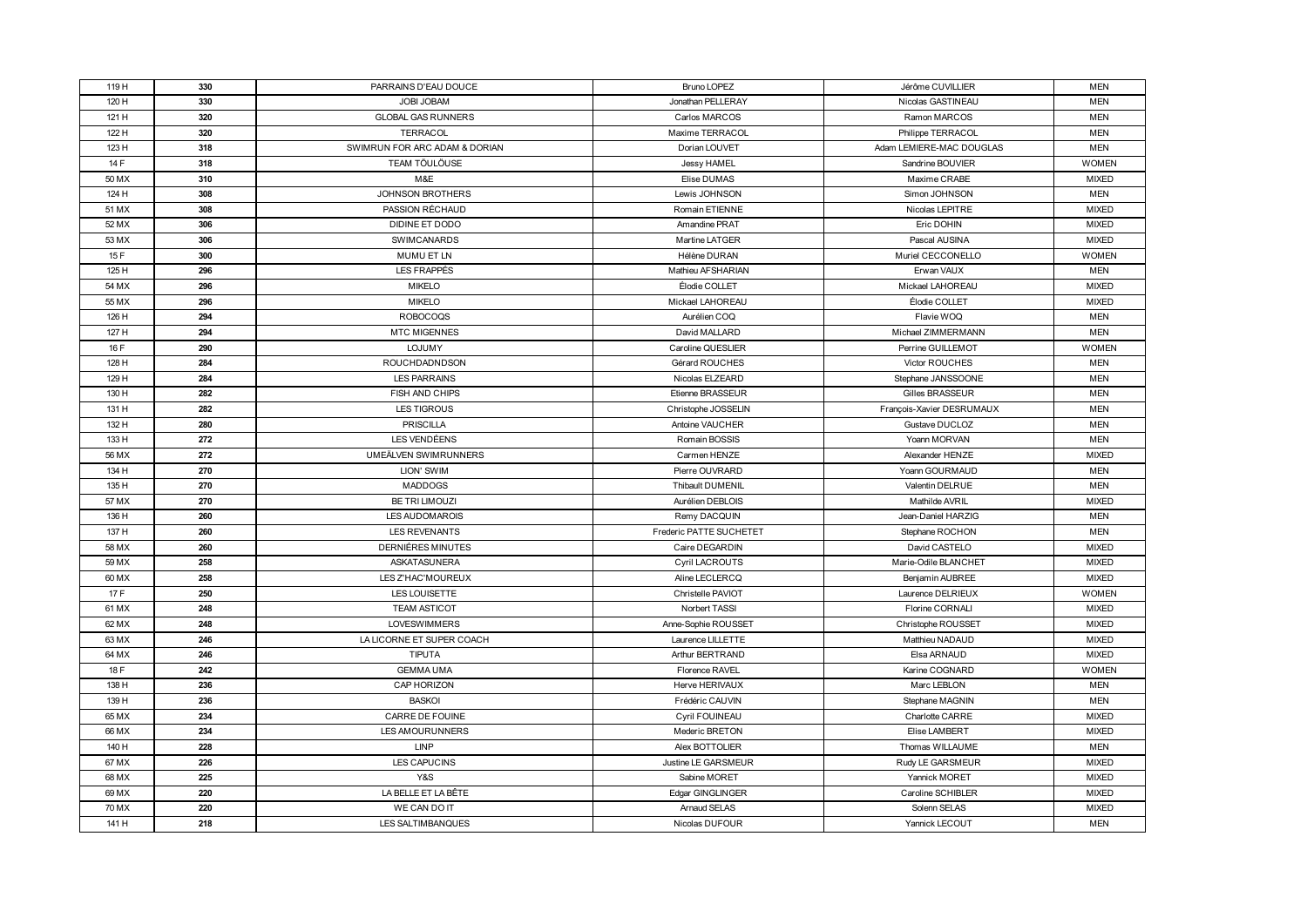| 142 H  | 216 | TEAM HEAD MEYLAN                              | Patricle VIAL             | Stéphane HUOT              | <b>MEN</b>   |
|--------|-----|-----------------------------------------------|---------------------------|----------------------------|--------------|
| 143 H  | 212 | <b>DAMIEN &amp; PATRICE</b>                   | Damien BOYER              | <b>Patrice FACERIES</b>    | <b>MEN</b>   |
| 19F    | 212 | SAM'DÉCOIFFE                                  | Carole LE BERT            | Elodie BEREL               | <b>WOMEN</b> |
| 71 MX  | 210 | LES CHATONS                                   | Aurélie DUPUIS            | Arnaud PHILIPPE            | <b>MIXED</b> |
| 144 H  | 207 | LES TOURTES AUX EPINARDS                      | <b>Arnaud LIONET</b>      | ArnaudALAMARTINE           | <b>MEN</b>   |
| 72 MX  | 204 | <b>LES GNIARDS</b>                            | Antoine COMBET            | Mathilde DEHOUCK           | <b>MIXED</b> |
| 73 MX  | 204 | LES TÊTES DE CHATS                            | Céline GEFFRAY            | David CADIOT               | <b>MIXED</b> |
| 145 H  | 202 | EL FUEGO                                      | <b>Alexis ESCORCHE</b>    | Thiago SILVEIRA            | <b>MEN</b>   |
| 146 H  | 198 | PHILOU & RICO                                 | Eric LEVISTRE             | Philippe PASTOR            | <b>MEN</b>   |
| 147 H  | 196 | <b>CHENDRIZ</b>                               | Clément HENRY             | <b>Adrien FERNANDES</b>    | <b>MEN</b>   |
| 74 MX  | 196 | LAURA & MAT                                   | Mathieu PAGANINI          | Laura TWARDOWSKI           | <b>MIXED</b> |
| 75 M X | 194 | LES OHRPONS                                   | Cecile GRIPPON            | Yoann OHREL                | <b>MIXED</b> |
| 148 H  | 189 | ZINEDINE BISCUIT ET PIERRE-EYMERIC LE NERVURE | Paule Emmanuel ENTRAYGUES | <b>Victor BLANCHARD</b>    | <b>MEN</b>   |
| 76 MX  | 188 | LES LOUPS                                     | Marie VALADE              | Yoann GRACIA               | <b>MIXED</b> |
| 77 MX  | 188 | LES LOUPS                                     | Yoann GRACIA              | Marie VALADE               | <b>MIXED</b> |
| 20 F   | 188 | LES GAZELLES DU TVSV                          | Pauline COPPARD           | Anne-Marie O TOOLE         | <b>WOMEN</b> |
| 149 H  | 186 | MERY JACQUART FOREVER                         | Fabien MERY               | Julien JACQUART            | <b>MEN</b>   |
| 150 H  | 180 | <b>TEAM WYND</b>                              | Antoine DEROCHE           | Julien HAY                 | <b>MEN</b>   |
| 151 H  | 180 | <b>PEREETFILS</b>                             | Stephane BRUAND           | Guillaume BRUAND           | <b>MEN</b>   |
| 78 MX  | 180 | LES TÊTARDS VOLANTS                           | Caroline WATHY            | Xavier CERRILLO            | <b>MIXED</b> |
| 21 F   | 178 | <b>LES LIONNES</b>                            | Sophie JOLI               | Virginie LEBEAU            | <b>WOMEN</b> |
| 152 H  | 172 | JU'LIONS CHÂTELLERAUDAIS                      | Julien JOLI               | Julien PAIN                | <b>MEN</b>   |
| 79 MX  | 172 | LES NEUVICOIS                                 | Aurelie BARBANCEYS        | Pierre BARBANCEYS          | <b>MIXED</b> |
| 22 F   | 172 | CC                                            | Chloé CAZIER              | Claire BLOSSIER            | <b>WOMEN</b> |
| 153 H  | 171 | <b>KILIAN PHELPS</b>                          | Julien LEJARS             | Guillaume BOUSSARDON       | <b>MEN</b>   |
| 23 F   | 166 | <b>CHRISTYTWO</b>                             | Christine SOUSA           | Christine PATTE SUCHETET   | <b>WOMEN</b> |
| 154 H  | 164 | TEAM T2F                                      | Damien TONIN              | Julien VERITE              | <b>MEN</b>   |
| 80 MX  | 164 | LES PORQUEROLLAIS                             | Fabien DE GANAY           | <b>Isabelle ANTONAKAS</b>  | <b>MIXED</b> |
| 155 H  | 156 | LES PINPINS D'AMOURS                          | Gael CAPPELLO             | Mickael PICHARD            | <b>MEN</b>   |
| 81 MX  | 150 | <b>LES VIKINGS</b>                            | Benjamin MARCEAUX-DUFOUR  | Lucile METAYER             | <b>MIXED</b> |
| 24 F   | 150 | LES CREVETTES PAILLETÉES                      | Christelle GUILLEMINOT    | Axelle SERY                | <b>WOMEN</b> |
| 156 H  | 144 | <b>EXTRASYSTOLES</b>                          | Clément BUJARD            | Nicolas DERICQ             | <b>MEN</b>   |
| 25 F   | 144 | <b>GRAVITY RACE TEAM</b>                      | Jessica BECKEL            | Marie CROISILLE            | <b>WOMEN</b> |
| 82 MX  | 138 | <b>KASKAROT</b>                               | Camille RENARD            | Martin GUIBERT             | <b>MIXED</b> |
| 83 MX  | 138 | <b>VERGEZ TEAM</b>                            | Alain VERGEZ              | Virginie VERGEZ            | <b>MIXED</b> |
| 157 H  | 132 | LES CHIBRIOTTES                               | Kevin HELION              | Antoine LAVERGNE           | <b>MEN</b>   |
| 84 MX  | 132 | LES POISSONS CHATS                            | Celine GAYRARD            | Fabien GAYRARD             | <b>MIXED</b> |
| 85 MX  | 126 | TEAM ENVOL LA CROIX-VALMER                    | Renaud LEBRUN             | Leontine BOS               | <b>MIXED</b> |
| 26 F   | 126 | LES PILLETORES                                | Delphine MORET            | Marie DAUVAGE              | <b>WOMEN</b> |
| 158 H  | 120 | VO3 MAX                                       | Pascal COPPOLA            | Nicolas CELLE              | <b>MEN</b>   |
| 86 MX  | 120 | LE LIÈVRE ET LA TORTUE                        | Vanessa MOREAU            | Mehdi BOUMEDIENE           | <b>MIXED</b> |
| 87 MX  | 114 | USTEKABE ATSEGINA                             | Jean-Baptiste CAZES       | Sarah MARGOT               | <b>MIXED</b> |
| 88 M X | 114 | LIFE PROJECT 4 YOUTH                          | Julie REVOL               | Pierre DUNOYER DE SEGONZAC | <b>MIXED</b> |
| 159 H  | 108 | LES PISTONS MICHEEEEL                         | Stéphane POUREL           | <b>Brice GOUTTENOIRE</b>   | <b>MEN</b>   |
| 89 MX  | 108 | TEAM 69                                       | Fabrice DECAY             | Nathalie GUILLON           | <b>MIXED</b> |
| 160 H  | 102 | <b>MANDARINS SWIMRUN</b>                      | Jerome PRADELLE           | Philippe DE FARIA          | <b>MEN</b>   |
| 27 F   | 102 | <b>BUVETTE ET BOULETTE</b>                    | Barbara GONCALVES         | Ludivine PARIS             | <b>WOMEN</b> |
| 161 H  | 96  | CAPU & TUNEZ                                  | Eddie ANTUNEZ             | Julien CAPUSANO            | <b>MEN</b>   |
| 28 F   | 96  | LES PHOQUES MASQUÉS                           | Lea LECHEVALIER           | Perrine VANDEMAELE         | <b>WOMEN</b> |
|        |     |                                               |                           |                            |              |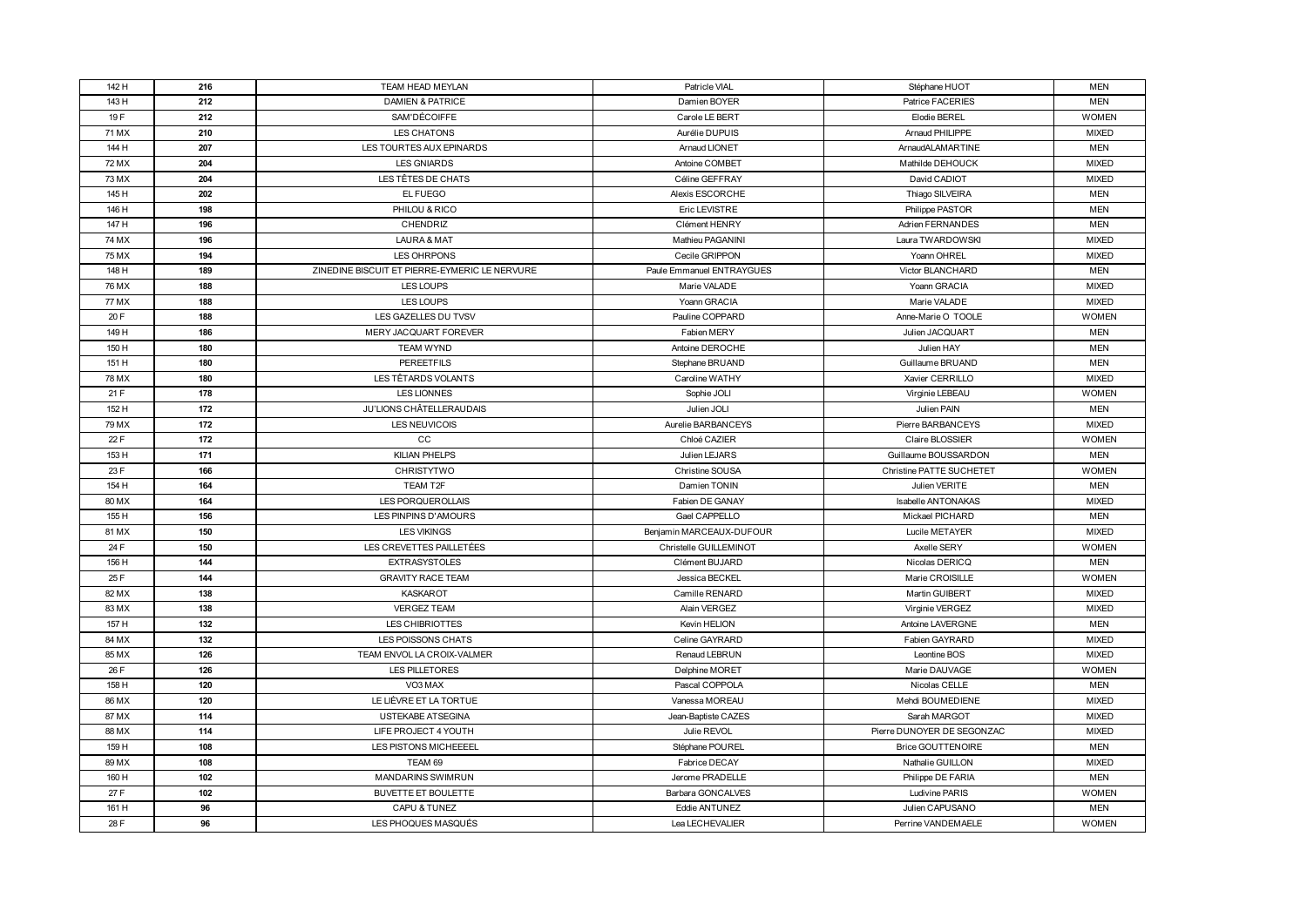| 162 H  | 92           | HYPER ET HYPO TRISTARS CANNES         | Mathieu LOUVAT             | Christophe LYONNARD      | <b>MEN</b>   |
|--------|--------------|---------------------------------------|----------------------------|--------------------------|--------------|
| 29 F   | 92           | TEAM BOURDEAU GIRLS                   | Anouk MARTIN               | Ivanne FRANC             | <b>WOMEN</b> |
| 163 H  | 88           | <b>DUPONCH</b>                        | Benjamin DUPUIS            | Nicolas PONCHEL          | <b>MEN</b>   |
| 90 MX  | 88           | TEAM CACAHUÈTES                       | Magalie JOST               | Jean Pierre NOGUE        | <b>MIXED</b> |
| 91 MX  | 84           | LES VIEUX NEPTUNIENS TEAM #18         | Stéphane JAY               | Sylvie FERRIOL           | <b>MIXED</b> |
| 92 MX  | 84           | NORD SUD                              | Delphine LATRY             | Patrick VINCENT          | <b>MIXED</b> |
| 93 MX  | 80           | TEAM COLORS                           | <b>Vincent LANSSENS</b>    | Nadia IAZ                | <b>MIXED</b> |
| 94 MX  | 76           | <b>THIMY</b>                          | Thibaud COUVIDOU           | Myriam SAIDI             | <b>MIXED</b> |
| 164 H  | 72           | LE CAILLOUX ET LE DAUPHIN             | Jérôme SIBRA               | Joris PALOME             | <b>MEN</b>   |
| 165 H  | 70           | LES TORPILLES D'OCCITANIE             | Maxime PHAM-VAN            | Julien DOMENECH          | <b>MEN</b>   |
| 166 H  | 68           | LES FRATÉS                            | Julien TALLAUD             | Marc HENOCQUE            | <b>MEN</b>   |
| 95 MX  | 66           | <b>BROTHER &amp; SISTER</b>           | Claire LIGNY               | Antoine ANTOINE LIGNY    | <b>MIXED</b> |
| 96 MX  | 64           | TEAM KEV HEAD MARIE                   | Kevin TONNERRE             | Marie FRANCILLON         | <b>MIXED</b> |
| 97 MX  | 62           | BERWATCH ET ELO                       | Elodie KERDAVID            | <b>Bertrand FLEOUTER</b> | <b>MIXED</b> |
| 167 H  | 60           | <b>REMY FRANCE TIMOTHE</b>            | Timothé ANDRE              | Rémy NOEL                | <b>MEN</b>   |
| 168 H  | 58           | TEAM 17                               | Mattéo COUTURIER           | Hakim OUKASSI            | <b>MEN</b>   |
| 169 H  | 56           | LES VIEUX NEPTUNIENS #16              | <b>Eddy VUILLOT</b>        | Thanh DOAN               | <b>MEN</b>   |
| 30 F   | 54           | MÉMÈRES CREPYTRI                      | Cécile GORRE               | Nathalie PAPINEAU        | <b>WOMEN</b> |
| 31 F   | 52           | LES TWINS PIPELETTES                  | Kim VINCK                  | Anne MONTAGNE            | <b>WOMEN</b> |
| 170 H  | 50           | <b>FIRETEAM</b>                       | Paul PETRIACQ              | Thomas LABOUHEURE        | <b>MEN</b>   |
| 171 H  | 48           | LES 2 FRÈRES                          | Pierre FORGES              | Grégoire FORGES          | <b>MEN</b>   |
| 98 MX  | 46           | EVEIL MENDOIS NATATION                | Delphine ROCHE             | Arnaud ROCHE             | <b>MIXED</b> |
| 172 H  | 44           | <b>TEAM DRAGON</b>                    | Philippe BIDENBACH         | François GUERIN          | <b>MEN</b>   |
| 173 H  | 40           | <b>MARTIGUES AVATICA</b>              | Erwan POTHIER              | Olivier DUTOIT           | <b>MEN</b>   |
| 174 H  | 38           | TEAM MAMÈNE                           | Guillaume MARET            | Jérôme DEMOLIERE         | <b>MEN</b>   |
| 175 H  | 36           | LES MACHINES                          | Fabien BONNEAU             | Guillaume RIVET          | <b>MEN</b>   |
| 176 H  | 34           | T BROS                                | <b>Clement THERRILLION</b> | Maxime THERRILLION       | <b>MEN</b>   |
| 177 H  | 32           | LES PARPAINGS CRÉTINS                 | Stéphane LAMOTTE           | <b>Arnaud FARGEAREL</b>  | <b>MEN</b>   |
| 99 MX  | 30           | <b>BOURDON MICHELIN</b>               | Ariane MICHELIN            | Christophe BOURDON       | <b>MIXED</b> |
| 178 H  | 28           | <b>BARLIVE</b>                        | Damien MAQUEDA             | Mathieu COGOLLOS         | <b>MEN</b>   |
| 179 H  | 26           | <b>RAMAGAS</b>                        | Franck BATTISTI            | Marc BEAU                | <b>MEN</b>   |
| 100 MX | 24           | COLOR FOODS                           | <b>Tristan VERGEZ</b>      | Anita VERGEZ             | <b>MIXED</b> |
| 101 MX | 22           | LES ÉCLOPÉS                           | Virginia MENNESSON         | <b>Aymeric TANTON</b>    | <b>MIXED</b> |
| 32 F   | 20           | <b>MARION ET LUCIA</b>                | <b>Marion ABERT</b>        | Lucia DELCOURT           | <b>WOMEN</b> |
| 33 F   | 18           | LES LOULOUTES                         | Malorie VALETTE            | Emilie CHAVIGNAY         | <b>WOMEN</b> |
| 34 F   | 16           | A LA ZEUB                             | Emma DERACHE               | Valentine ROY            | <b>WOMEN</b> |
| 35 F   | 14           | LES PAPOUTHS                          | Joanne BELLEVILLE          | Pauline HAMET            | <b>WOMEN</b> |
| 102 MX | 12           | SELLES ET POIVRE                      | Cyril COLLE                | Cécile COLLE             | MIXED        |
| 180 H  | 10           | LES JOBARDS                           | Antoine DELPON DE VAUX     | Armand BUCHART           | <b>MEN</b>   |
| 103 MX | 8            | NAPOUTZ TEAM                          | J-Paul CARON               | Nathalie CARON           | <b>MIXED</b> |
| 181 H  | 6            | <b>LES ESCRAWL</b>                    | Julien CORNEAU             | Maxime DALMAGNE          | <b>MEN</b>   |
| 182 H  | 4            | WINTER IS COMING                      | Benjamin HIVERT            | Thibault HIVERT          | <b>MEN</b>   |
| 183 H  | $\mathbf 0$  | ?? 41?? et                            |                            |                          | <b>MEN</b>   |
| 184 H  | $\mathbf 0$  | " !!! C'EST BIEN CE QUE TU FAIS !!! " | Laurent VERDONI            | Jules CLEMENT            | <b>MEN</b>   |
| 185 H  | $\mathbf{0}$ | <b>ALEXOL</b>                         | Olivier CORNUT             | Alexis DEFRANCE          | <b>MEN</b>   |
| 186 H  | $\mathbf 0$  | <b>COMPEX RUNNING CONSEIL</b>         | Nicolas GOUX               | Pascal LLAGONE           | <b>MEN</b>   |
| 187 H  | 0            | <b>CORDISTES</b>                      | Théo DO DINH               | Allan GAVACHE            | <b>MEN</b>   |
| 188 H  | $\mathbf 0$  | DELOREAN                              | Stephane GAVACHE           | Fabrice PALAZZO          | <b>MEN</b>   |
| 189 H  | 0            | FRÈRES LE MERRER                      | Tancrède LE MERRER         | Florian LE MERRER        | <b>MEN</b>   |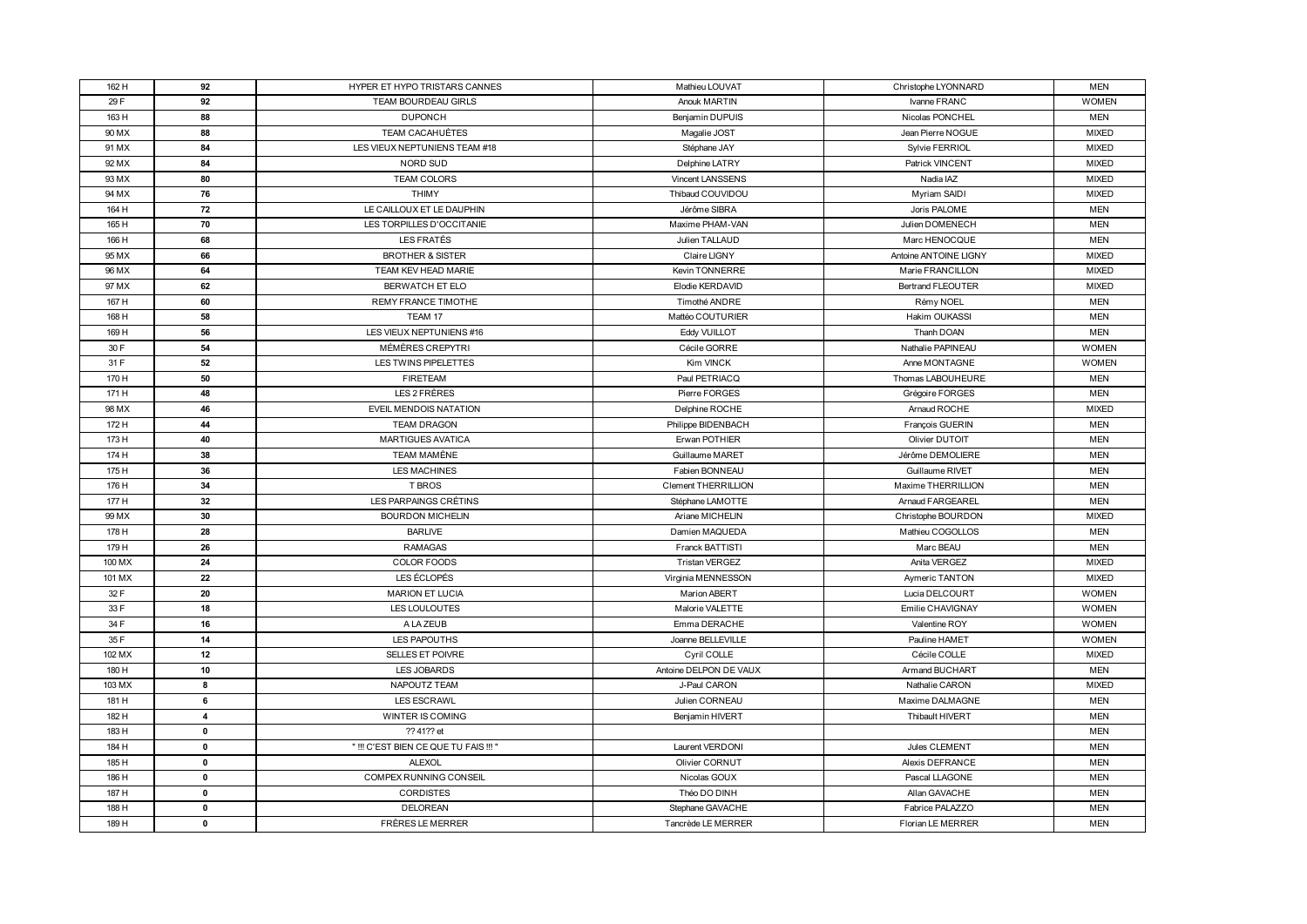| 190 H  | $\mathbf 0$  | GASSOT                                     | Cyrille GASSOT           | Axel GASSOT             | <b>MEN</b>   |
|--------|--------------|--------------------------------------------|--------------------------|-------------------------|--------------|
| 191 H  | $\mathbf{0}$ | <b>GOMAIALEN</b>                           | Asier CAGIAO ETXEBARRIA  | Borja FERNANDEZ BILBAO  | <b>MEN</b>   |
| 192 H  | $\mathbf 0$  | HOP, HOP, HOP,                             | Régis COMBALUZIER        | Sébastien CONTE         | <b>MEN</b>   |
| 193 H  | $\mathbf 0$  | <b>INDIA PRESIDENT</b>                     | Jérôme RODRIGUEZ         | Gregory POITRASSON      | <b>MEN</b>   |
| 194 H  | $\mathbf 0$  | <b>JUST MONIT</b>                          | Charles THOMAS           | Timothée LAGLEYRE       | <b>MEN</b>   |
| 195 H  | $\mathbf 0$  | LES BÉBÉS-NAGEURS                          | Thomas BOUZY             | <b>Patrick PEIGNIER</b> | <b>MEN</b>   |
| 196 H  | $\mathbf 0$  | LES CASTORS ALLUMÉS                        | Alexis MORON             | Hugo PAIREL             | <b>MEN</b>   |
| 197 H  | $\mathbf 0$  | LES COUILLARDS                             | Maxime SANGOI            | Manuel SANGOI           | <b>MEN</b>   |
| 198 H  | $\mathbf 0$  | LES DIABLOTINS DE LIBOURNE                 | Fréderic AURIAN          | Stéphane AUDOUIN        | <b>MEN</b>   |
| 199 H  | $\mathbf 0$  | LES FRANCO BELGES                          | Jean-Patrick LESUEUR     | Gregoire SOMON          | <b>MEN</b>   |
| 200 H  | $\mathbf 0$  | <b>LES GLADIATORS</b>                      | Rémi GIMENEZ             | Arthur DEPOLLIER        | <b>MEN</b>   |
| 201 H  | $\mathbf 0$  | LES GORGES PROFONDES                       | Hugo LE DROUMAGUET       | Julien LECLERC          | <b>MEN</b>   |
| 202 H  | $\mathbf 0$  | LES GRASLACTIQUES                          | Mickaël ROBIN            | Julien PIERI            | <b>MEN</b>   |
| 203 H  | $\mathbf 0$  | LES GROS LARDS                             | Joe LAMIRI               | Amaury VELASCO          | <b>MEN</b>   |
| 204 H  | $\mathbf 0$  | <b>LES LARMES</b>                          | Michel BLANC             | Renaud BUTI             | <b>MEN</b>   |
| 205 H  | $\mathbf 0$  | LES MALES DE GORGES                        | Sébastien MERLE          | Aurélien HOUILLE        | <b>MEN</b>   |
| 206 H  | $\mathbf 0$  | LES PAPAS MALSAINS                         | Romaric ALLART           | Jonathan MARQUES DUARTE | <b>MEN</b>   |
| 207 H  | $\mathbf 0$  | <b>LES ROMONGI</b>                         | Sébastien ROMAIRE        | Xavier LIMONGI          | <b>MEN</b>   |
| 208 H  | $\mathbf 0$  | LES SOUS DOUÉS                             | Clément SOUBRE           | Pierre MASSINES         | <b>MEN</b>   |
| 209 H  | $\mathbf 0$  | LES TROMBLONS                              | Nicolas BRULEBOIS        | Grégoire FAURE          | <b>MEN</b>   |
| 210 H  | $\mathbf 0$  | LES TRUITES                                | Charles ALLEMOZ          | Tom BARRET              | <b>MEN</b>   |
| 211 H  | $\mathbf 0$  | MAGNOLIA SPORTING CLUB                     | Jean Claude GODIER       | Lionel HENRY            | <b>MEN</b>   |
| 212 H  | $\mathbf 0$  | NØHR BROTHERS                              | Søren POULSEN            | Henrik POULSEN          | <b>MEN</b>   |
| 213 H  | $\mathbf 0$  | <b>NU SWIMRUN</b>                          | Jordi AGRAMUNT LUZON     | Xavier GARCIA CARABI    | <b>MEN</b>   |
| 214 H  | $\mathbf 0$  | ONESTMORT                                  | Rudy CHAOUCHE            | <b>Brice MULSANT</b>    | <b>MEN</b>   |
| 215 H  | $\mathbf 0$  | <b>PATAMAX</b>                             | Maxime RAPASSE-BIGLIARDO | Patrick RAPASSE         | <b>MEN</b>   |
| 216 H  | $\mathbf 0$  | ROMULUS ET REMUS                           | Greg CHIOCCI             | Mathieu GINESY          | <b>MEN</b>   |
| 217 H  | $\mathbf 0$  | <b>SGUALENTIN</b>                          | Romain VALENTIN          | Sébastien SGUALIVATO    | <b>MEN</b>   |
| 218 H  | $\mathbf 0$  | SI T'AS CHAUD AUX CUISSES, T'ES DANS LE 06 | Eric FEUILLOLEY          | Maxime SPINNATO         | <b>MEN</b>   |
| 219 H  | $\mathbf 0$  | <b>SMSO</b>                                | Benjamin MARICHAL        | Romain NOYERE           | <b>MEN</b>   |
| 220 H  | $\mathbf 0$  | T&T                                        | Thibaut SIDOBRE          | Emmanuel BRANDENBURGER  | <b>MEN</b>   |
| 221 H  | $\mathbf 0$  | <b>TEAM ALTER</b>                          | <b>Bertrand FALENTIN</b> | Hugo HUGUIGNOT          | <b>MEN</b>   |
| 222 H  | $\mathbf 0$  | TEAM HEAD FINISTÈRE                        | Frederic NICOL           | Stephane LE FRIEC       | <b>MEN</b>   |
| 223 H  | $\mathbf 0$  | TEAM HEAD GRENOBLE                         | Antoine AUBERT           | Stéphane HUOT           | <b>MEN</b>   |
| 224 H  | $\mathbf 0$  | THE FRENCH FROGS                           | Benjamin BILLON          | <b>Clément VAUTRIN</b>  | <b>MEN</b>   |
| 225 H  | 0            | TRI AVENTURE AH                            | Gilles SESTITO           | Franck FONTAINE         | <b>MEN</b>   |
| 226 H  | $\mathbf 0$  | <b>VITROLLES TRIATHLON</b>                 | Marc VAUCHEY             | Matthieu TWARDOWSKI     | <b>MEN</b>   |
| 227 H  | $\mathbf 0$  | VIVE LA RACLETTE 1                         | Vincent VAN LENNEP       | Philippe MARTINS        | <b>MEN</b>   |
| 228 H  | $\mathbf 0$  | <b>WELSH BEER TEAM</b>                     | Guillaume NAESSENS       | Aymeric LEDUC           | <b>MEN</b>   |
| 104 MX | $\mathbf 0$  | ?? 39?? et                                 |                          |                         | <b>MIXED</b> |
| 105 MX | $\mathbf 0$  | COUZZZ                                     | Rose LAMARCHE            | Benjamin CUNINGHAM      | <b>MIXED</b> |
| 106 MX | 0            | <b>DJANGO</b>                              | Julia TITEUX             | Quentin FOURMONT        | <b>MIXED</b> |
| 107 MX | $\mathbf 0$  | DM                                         | Marie SIMET              | David MAUE              | <b>MIXED</b> |
| 108 MX | $\mathbf 0$  | <b>FAMILY CHALENGE</b>                     | Hugo PRIOL               | Nathalie TRITSCH        | <b>MIXED</b> |
| 109 MX | $\mathbf 0$  | HERMITAGE TOURNONAIS TRIATHLON MIXTE       | Gaelle DUMAS             | Sebastien JOMARON       | <b>MIXED</b> |
| 110 MX | $\mathbf{0}$ | JOE ET JINA                                | <b>Brian BOISSEAU</b>    | Lea CELERIER DUGOS      | <b>MIXED</b> |
| 111 MX | $\mathbf 0$  | LES BIBS                                   | Julia DIMLING            | Julien PULS             | <b>MIXED</b> |
| 112 MX | 0            | LES GARDIENS DU TRÉSOR                     | Helene VINESSE           | Valery LABINSKY         | <b>MIXED</b> |
| 113 MX | $\mathbf 0$  | LES SOEURS HUGUES                          | Aurélie HUGUES           | Chloé HUGUES            | <b>MIXED</b> |